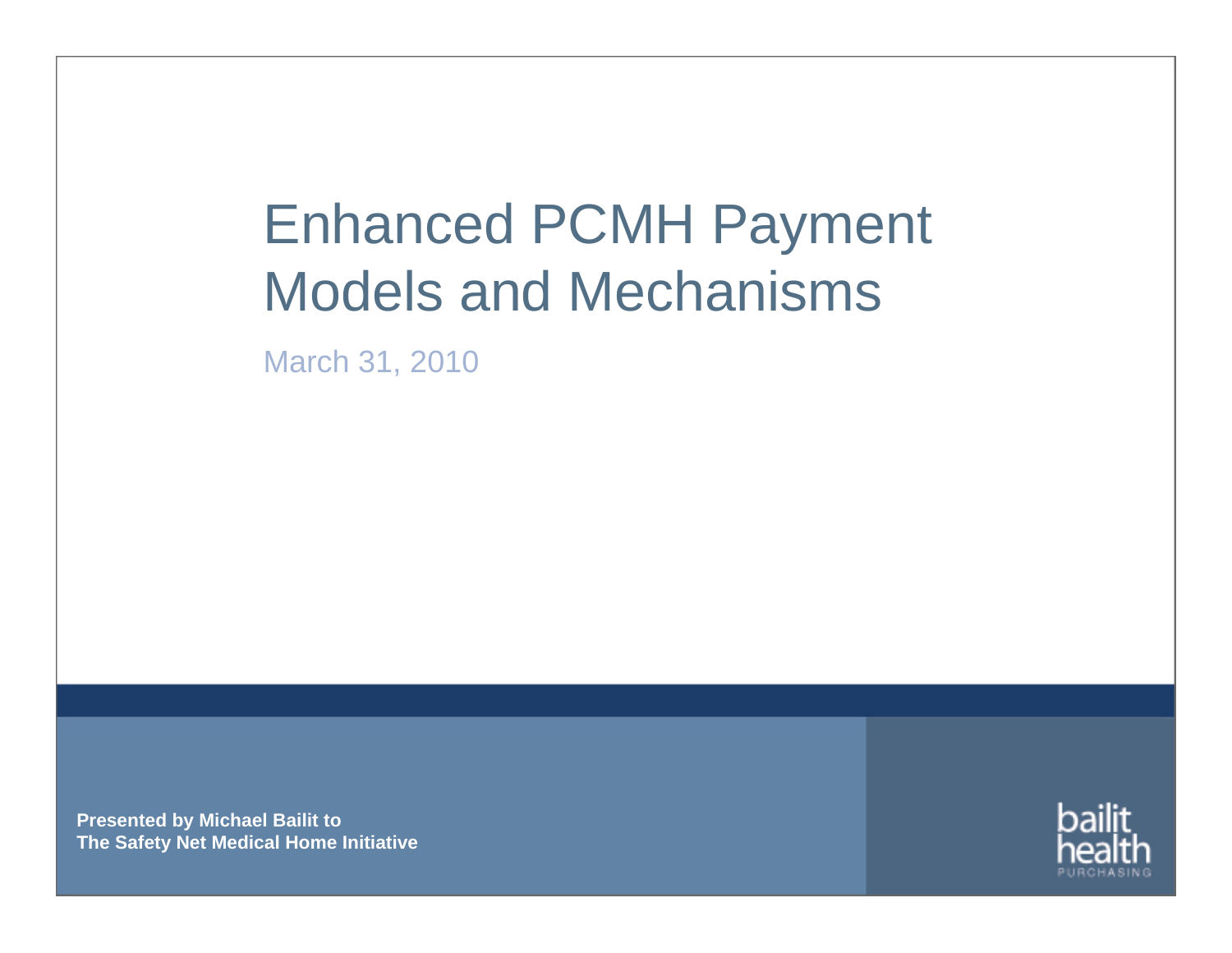#### Presentation Agenda

- 1. The rationale for Medical Home payment reform
- 2. PCMH payment models in use across the U.S.
- 3. The business case for safety net PCMH transformation
- 4. The likely impact of payment reform on community health centers

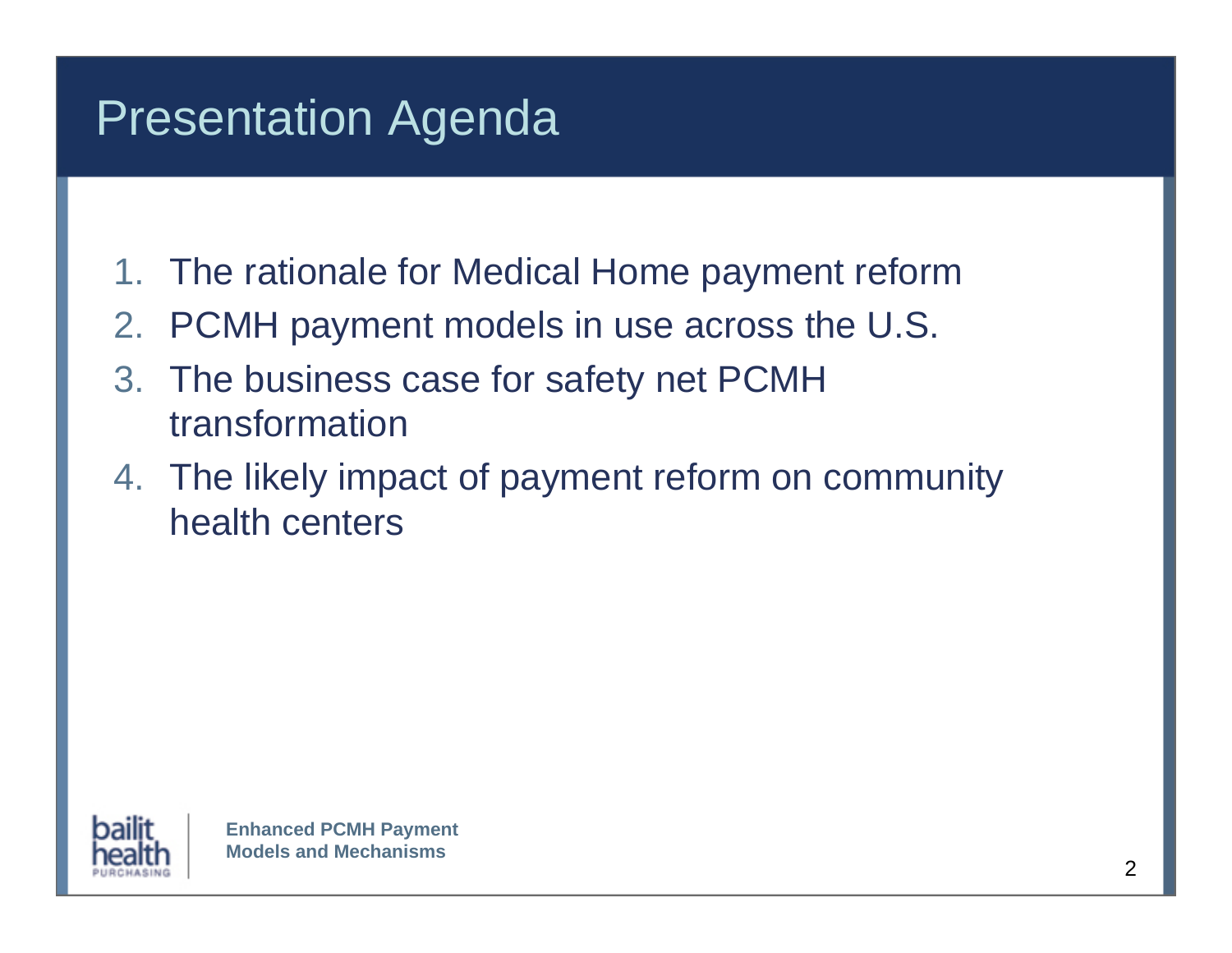Why change payment? Two commonly cited rationales:

- 1. infrastructure support: Some have modeled the costs to a practice to operate a medical home and have found that it requires additional resources in the practice setting, including physician and other care team member time on traditionally non-billable activities, care management, HIT, and space and equipment.
- 2. incentive alignment: Many believe that only changes to the payment system that motivate and support efficient and effective care and counter the fee-forservice "gerbil wheel" incentive will generate practice transformation.

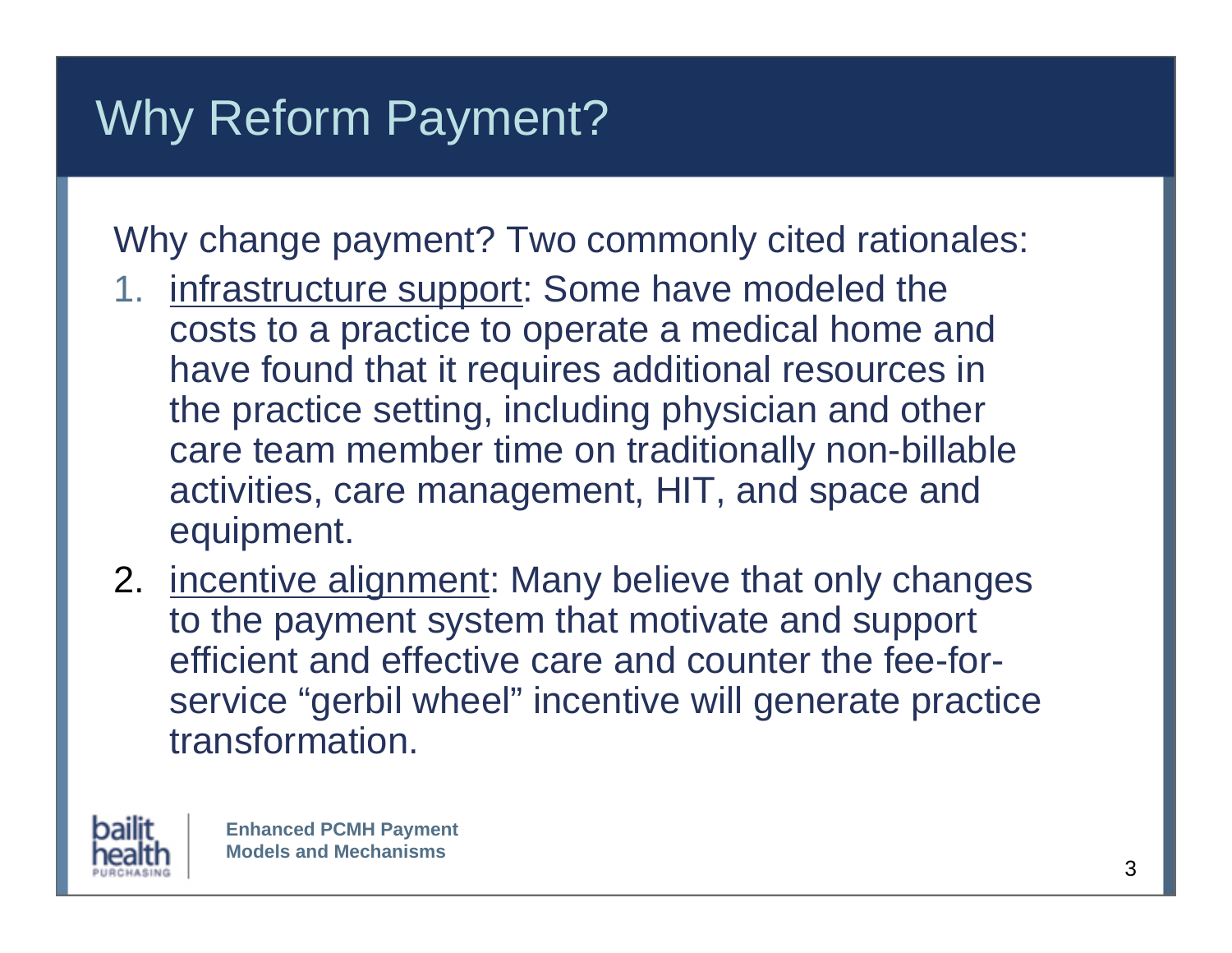- 1. Fee-for-Service (FFS) with discrete new codes
- 2. FFS with higher payment levels
- 3. FFS with lump sum payments
- 4. FFS with PMPM fee
- 5. FFS with PMPM fee and with P4P
- 6. FFS with PMPY payment
- 7. FFS with lump sum payments, P4P and shared savings
- 8. FFS with PMPY payment and shared savings
- 9. Comprehensive payment with P4P
- 10.Grants

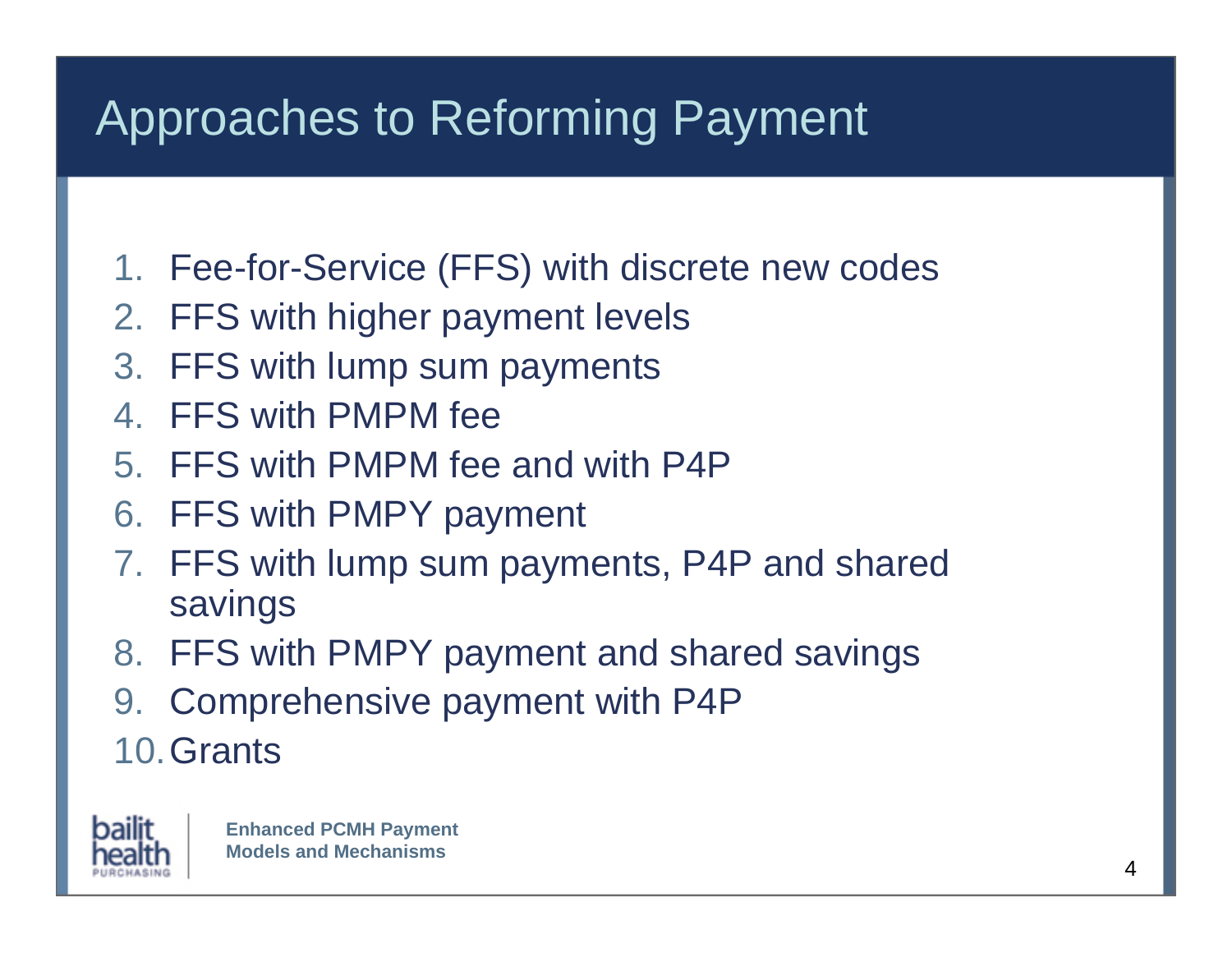Approach #1: FFS with new codes for PCMH Case examples:

- Г BCBSMI: pays T-Codes for practice-based care management (and also delegated DM fees)
- **I**  Horizon BCBS of NJ: pays for traditionally nonreimbursed care management services
- Texas Medicaid: pays for traditionally nonreimbursed care management services for children
- m. Note: A new ICD-9 S-code was created for medical home payments effective 1-1-10.

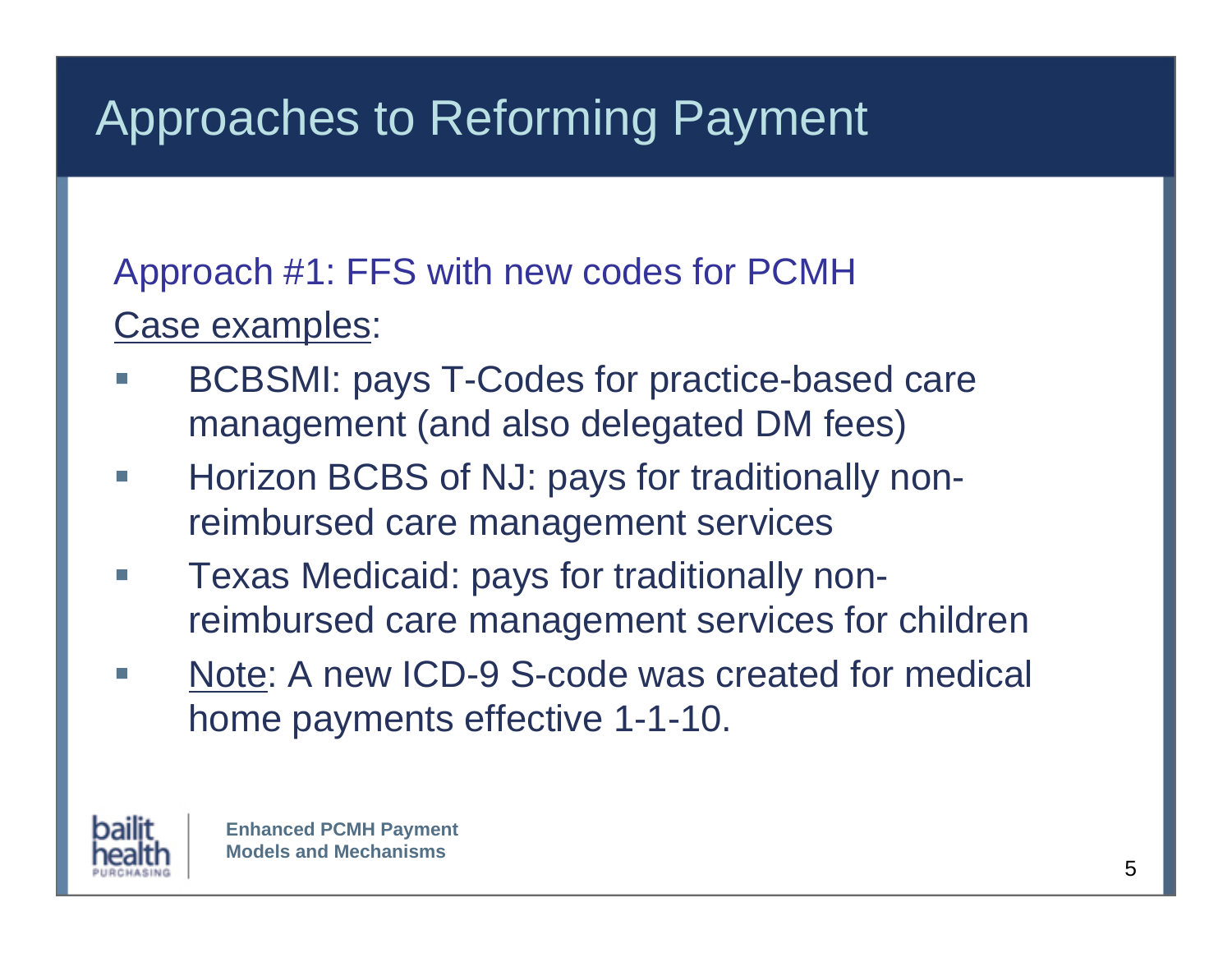Approach #2: FFS with higher payment levels Case examples:

- BCBSVT: pays enhanced rates (6%) to qualifying practices for office-based E&M, consultations, preventive medicine, and counseling codes
- BCBSMI: pays 10% higher E&M code rates to 1200 qualifying practices
	- BCBSMI and OK Medicaid use their own criteria and process for practice designation, and not those of NCQA

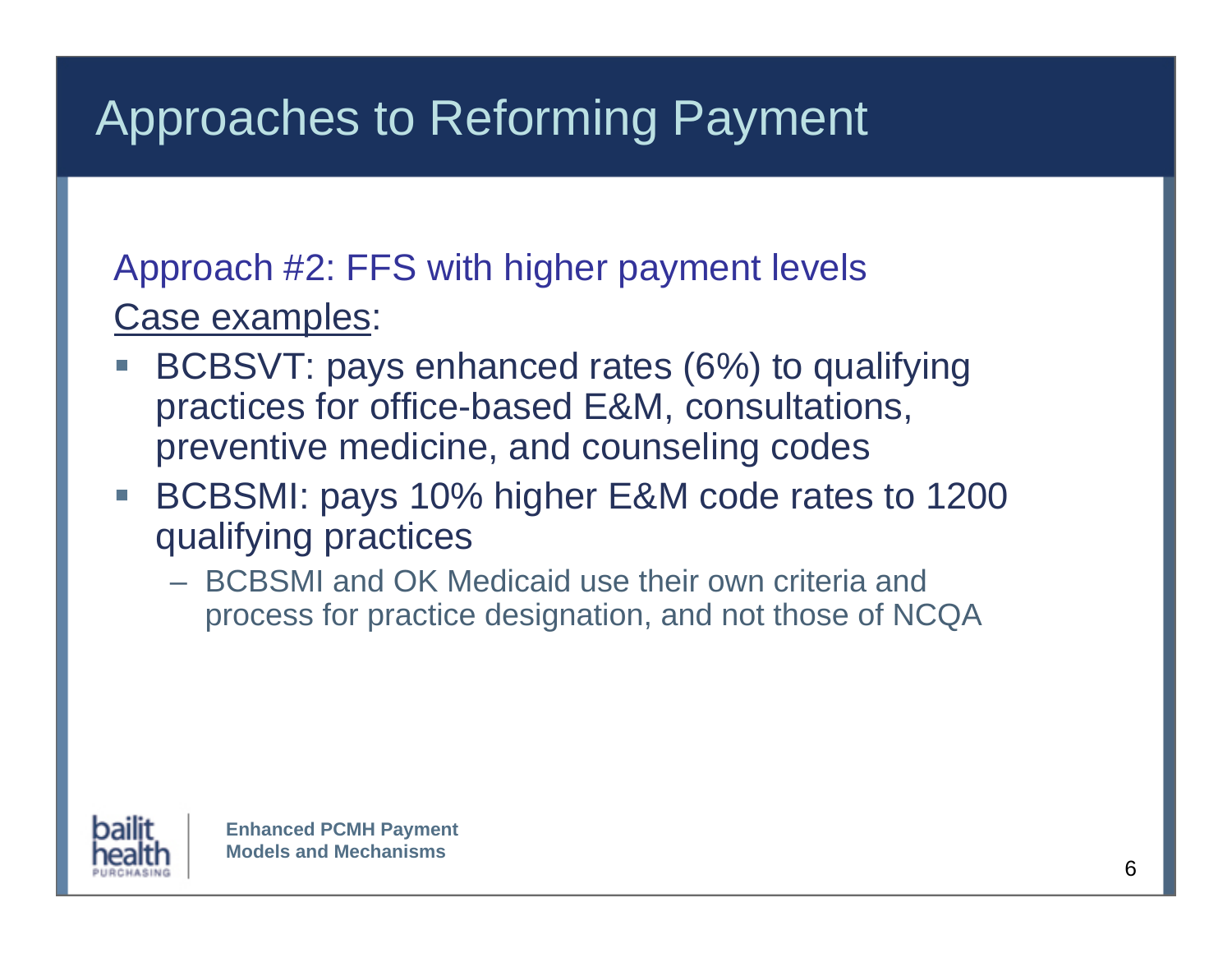#### Approach #3: FFS with lump sum payments Case example:

- Г PA Chronic Care Initiative (SE, SC and SW Regions): ten participating insurers pay periodic lump sum payments to qualifying practices per clinician FTE
- **Lump sum payment for a) start-up costs (time spent** at learning collaborative, NCQA fees, costs of registry prep and EMR report development) and b) in recognition of documented level of NCQA PPC-PCMH achievement

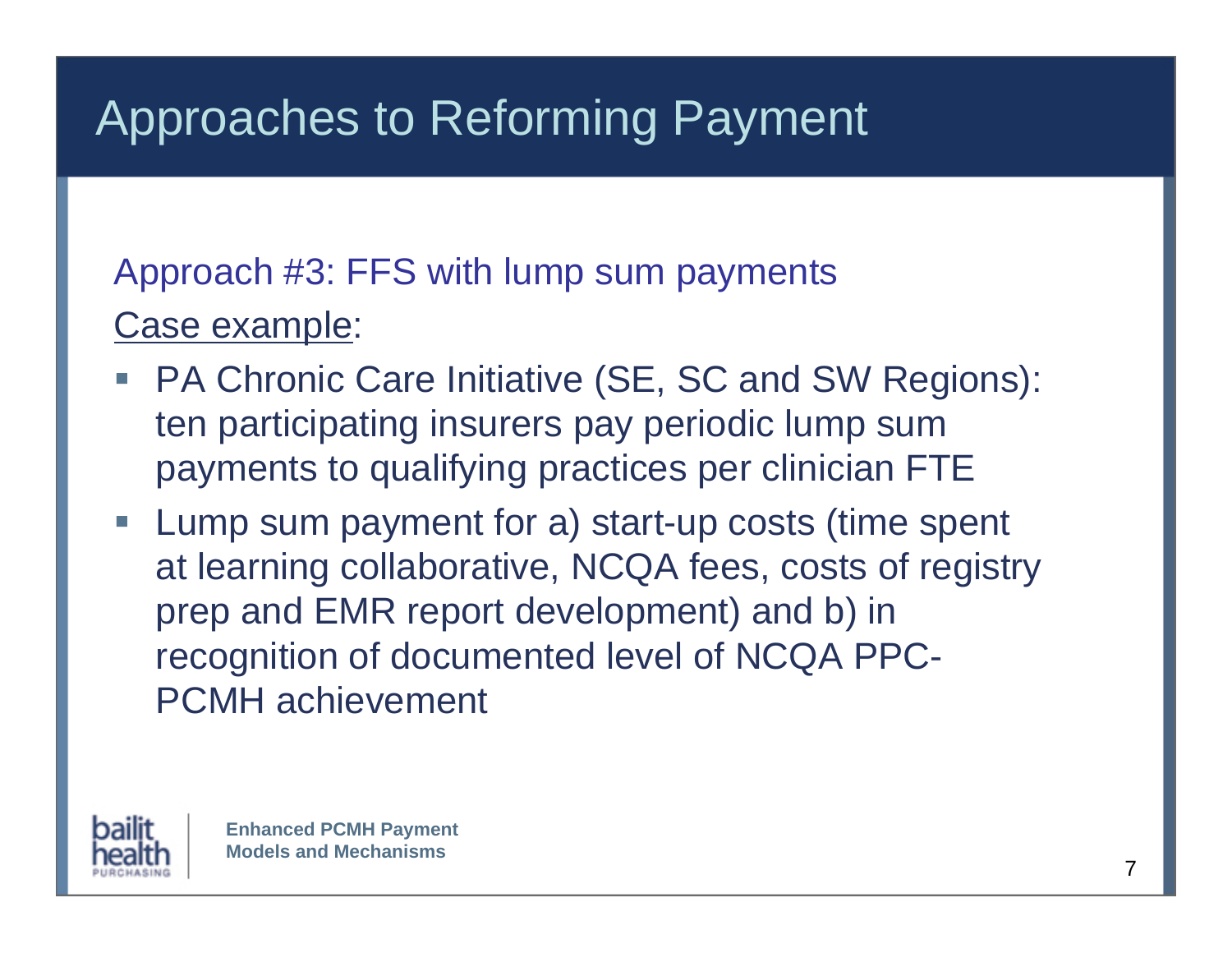#### Approach #4: FFS with PMPM payment Case examples (all Medicaid-specific):

- Community Care of NC: FFS with PMPM payment to PCPs and another PMPM payment to regional PCP networks for care management and Rx consultation
- Minnesota Health Care Programs (proposed): FFS with PMPM payments to state-certified Health Care Homes for "care coordination services." Payment levels tiered (4) and only for enrollees with one or more major conditions (proposed to CMS). Adjustments for SPMI and primary language other than English.
- Connect Care Choice (RI): FFS with PMPM for enrolled chronically ill adults

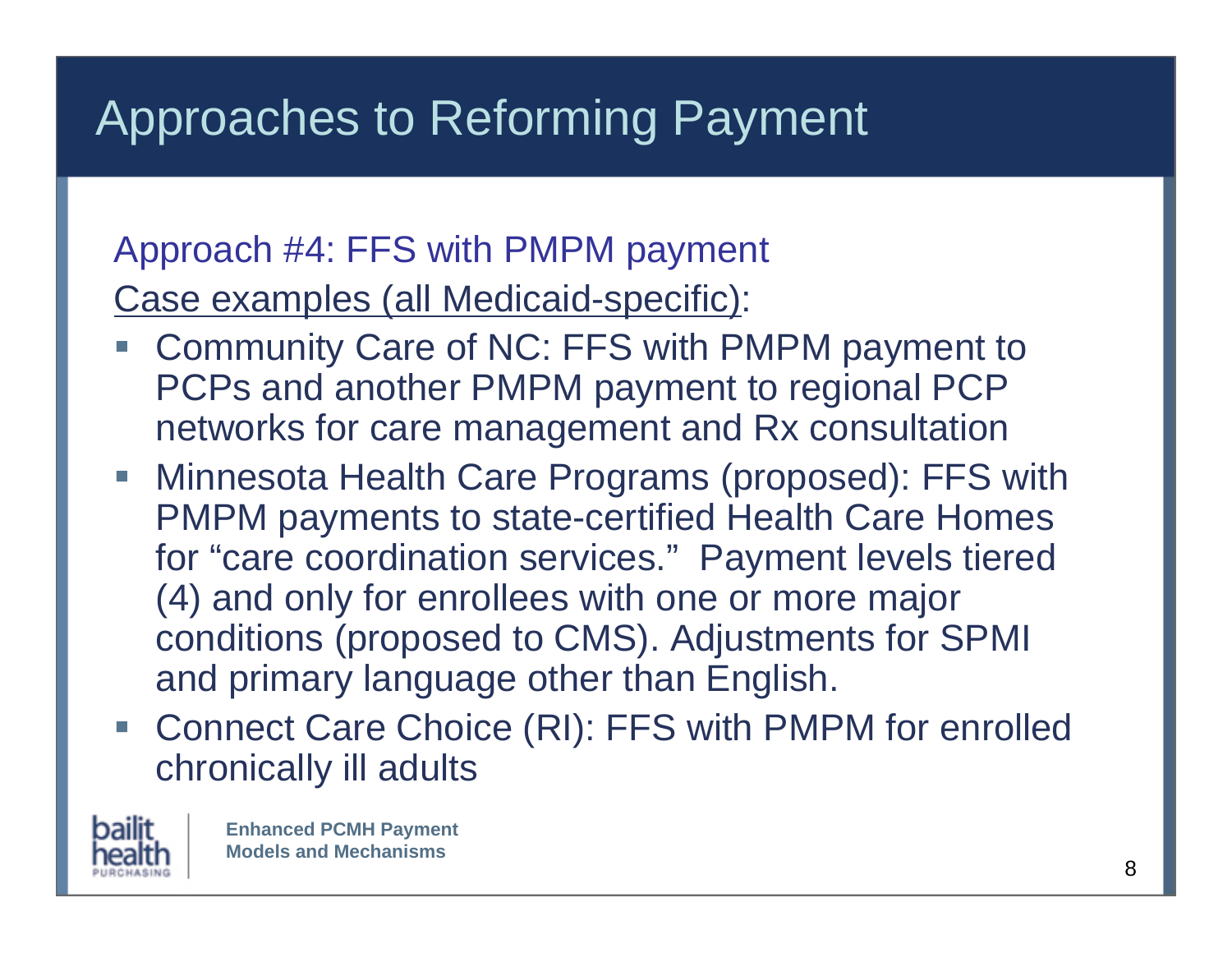#### Approach #4: FFS with PMPM payment Case examples (non-Medicaid-specific):

- Vermont: three insurers and state Medicaid pay FFS with sliding scale PMPM based on level of achievement against NCQA PPC-PCMH standards
- Rhode Island: three insurers and state Medicaid make PMPM payment with requirement of NCQA recognition
- Both VT and RI separately provide additional funding for care managers integrated in some fashion with the primary care site, or provide the practice the actual care managers

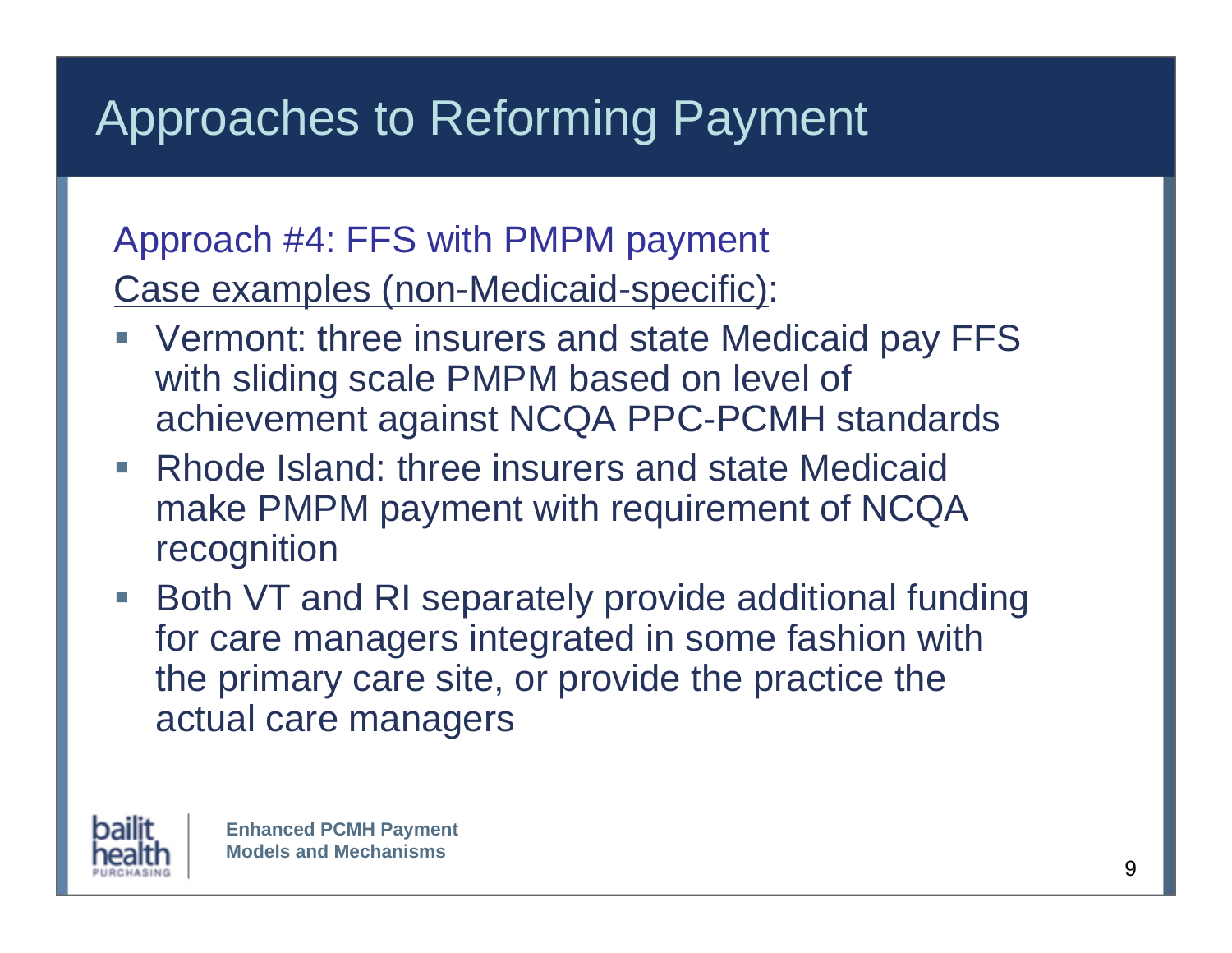Approach #5: FFS with PMPM fee and with P4P

- m. The model endorsed by the PCPCC.
- F. PMPM fee referred to as a "monthly care coordination payment."

#### Case examples:

- **I**  EmblemHealth and Colorado Multi-Payer Initiative: FFS, PMPM care management payment, and P4P
- Г THINC RHIO: FFS with enhanced PMPM payment for PCMH structural measures (NCQA Level 2) and for performance on 10 HEDIS measures

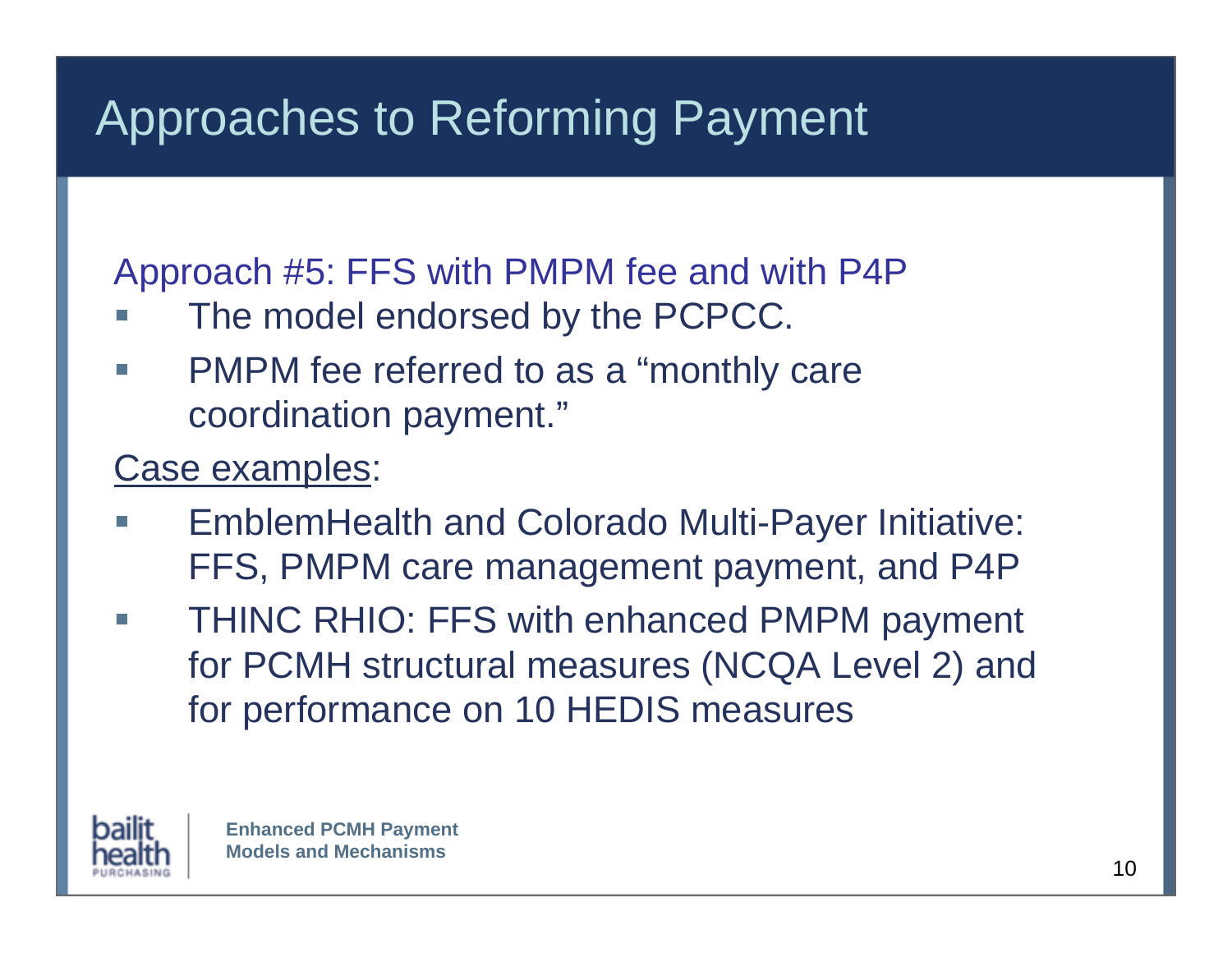Approach #6: FFS with PMPY "shared savings" payment

- This is the Bridges to Excellence medical home model.
- Practices must be Level 2 certified for BTE's Physician Office Link *and* any two of Diabetes, Cardiac Care and Spine Care Link programs.
- **Shared savings model: \$250/pt split between physician** and purchaser/payer, informed by BTE ROI analysis

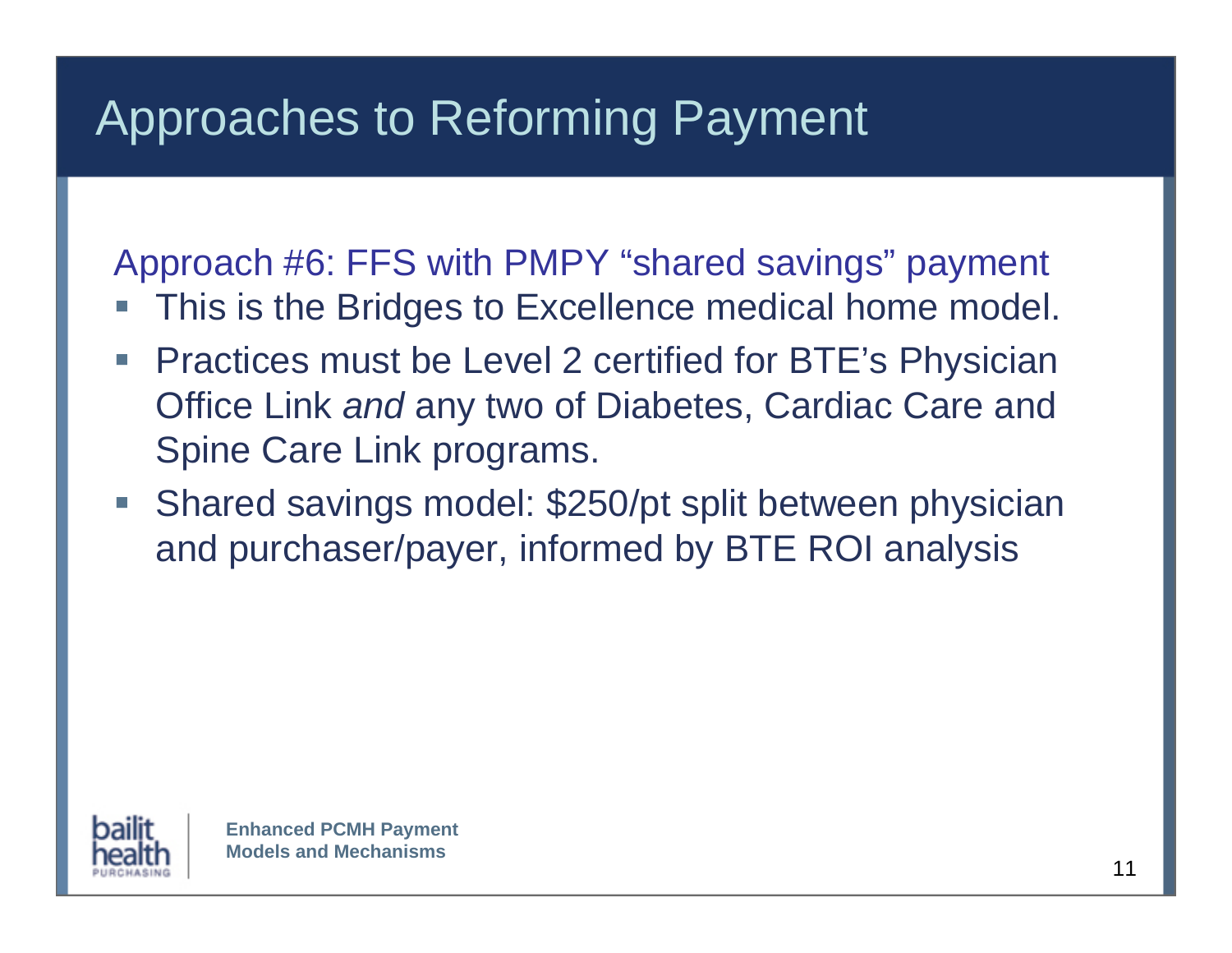#### Approach #7: FFS with lump sum payment and shared savings

- Г Unlike other FFS models, practices need not meet any criteria to receive the lump sum payments (viewed as a "forgivable loan")
- **Practices that meet quality metrics can qualify for** shared savings (50/50)
- **Formula roughly adjusts for case mix**

#### Case examples:

- l. Geisinger Health Plan (PA) – GHP assigns its own salaried care managers to the practices
- PA Chronic Care Initiative Northeast Regional Rollout design is similar, but not identical to that of GHP.

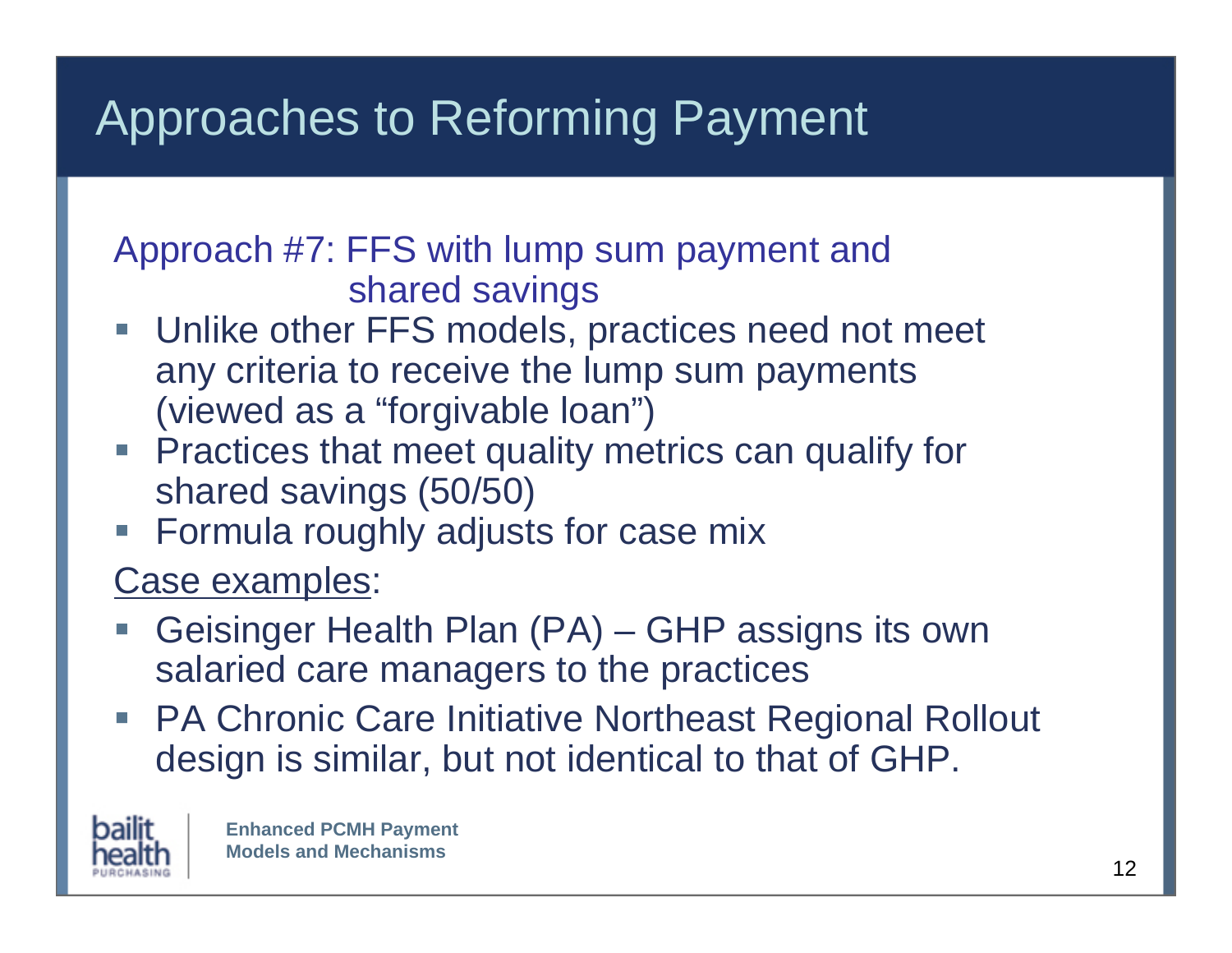Approach #8: FFS with PMPY payment & shared savings

- Initially, \$20K per practice infrastructure investment, FFS and then evaluation of savings
- Later, prospective DM PMPY payment (bill an S code) informed by savings findings from Year 1 pilot, FFS, plus shared savings
- Moved to PMPY payment at practice request so no need to wait 18 months for payment.

Case examples:

- l. Blue Cross Blue Shield of North Dakota - Found savings of \$500 PMPY. Split 50/50. Recently went statewide.
- **Blue Cross Blue Shield of W. NY was reportedly** pursuing

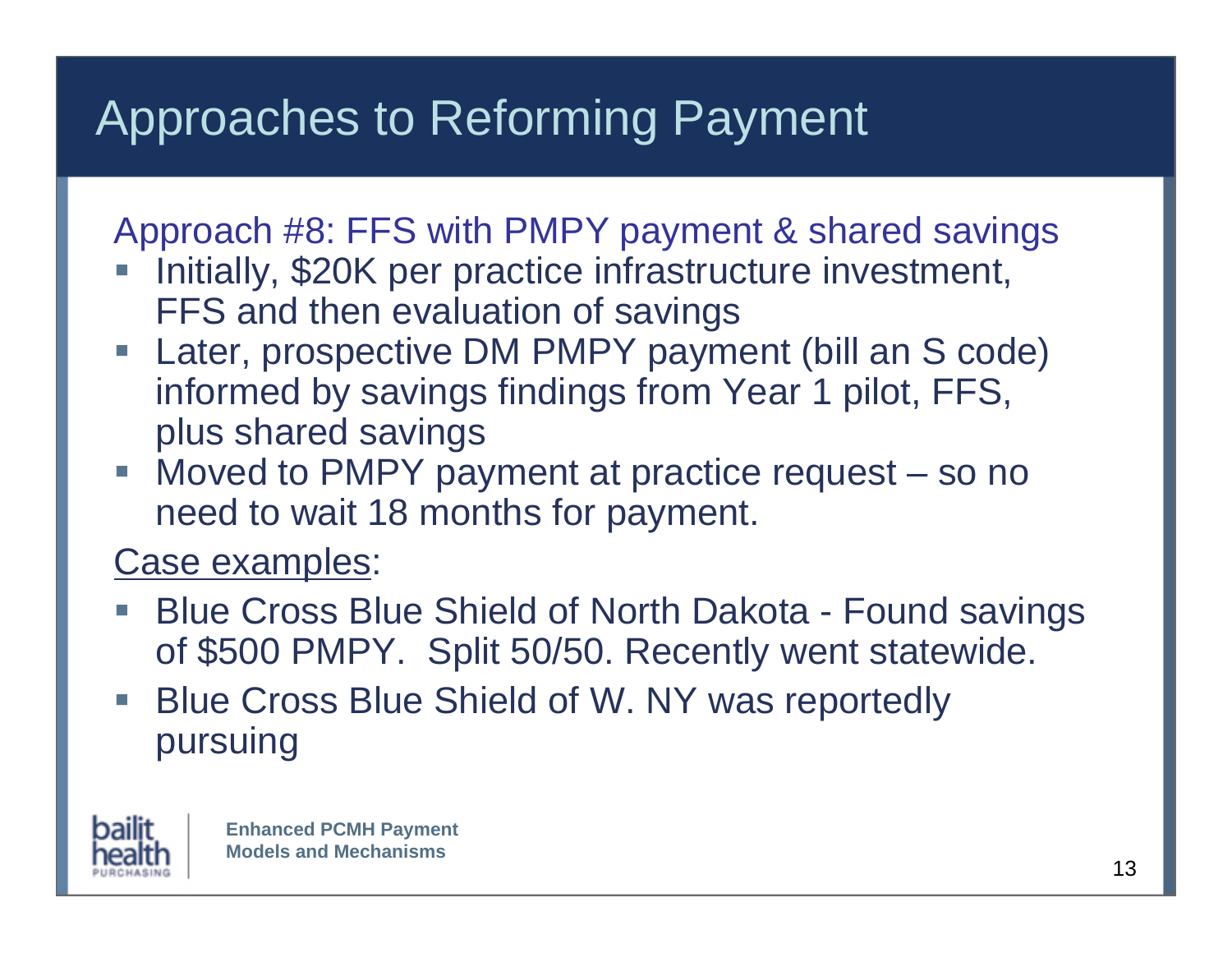- Г Other shared savings examples include:
	- BCBS of Alabama (in development)
	- BCBS of Michigan
	- Care 1st (DC and Maryland)
	- Massachusetts PCMH Initiative (public and private multipayer)

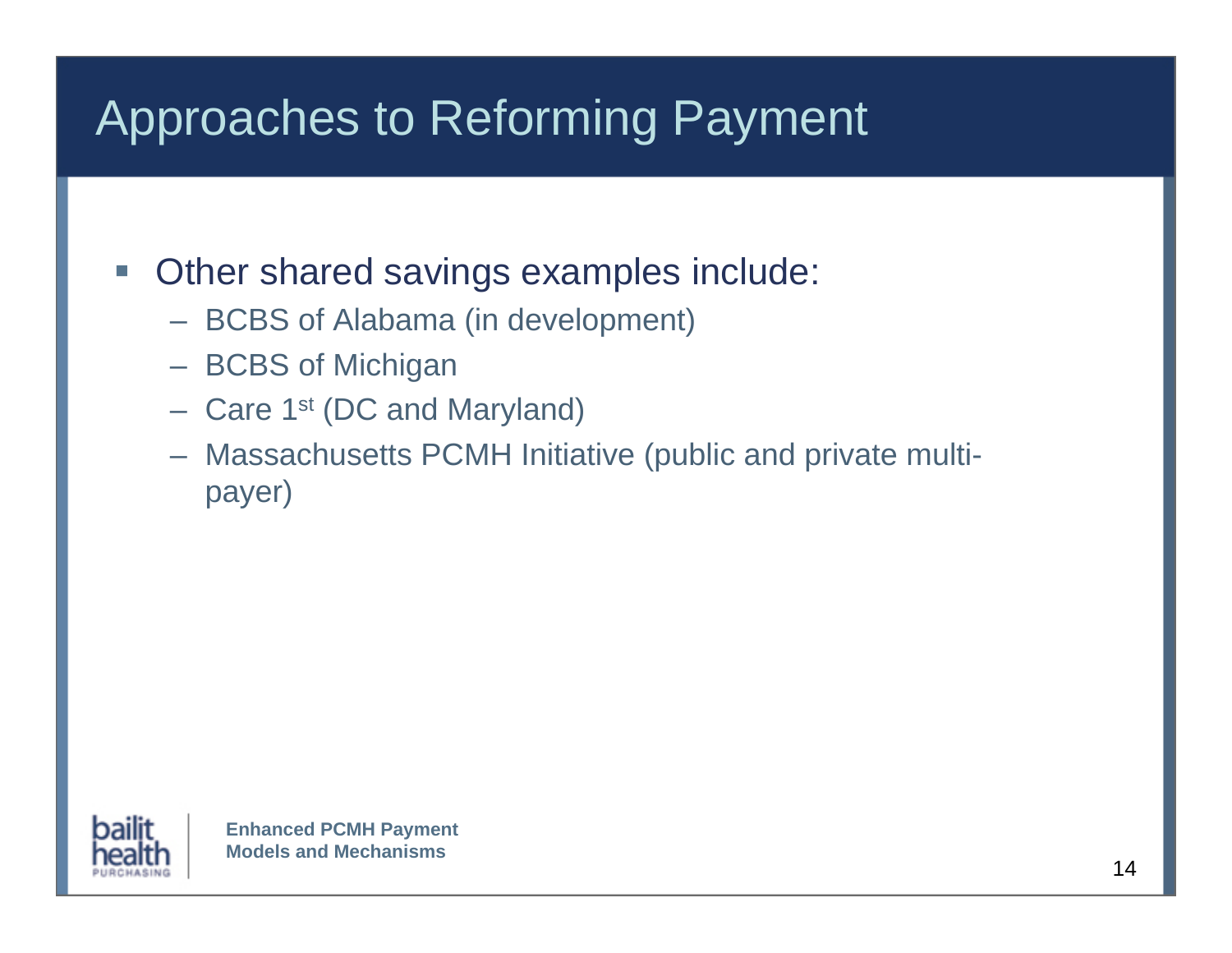Approach #9: Comprehensive Payment

- This is a risk-adjusted PMPM comprehensive payment covering all primary care services
- **Unlike traditional primary care capitation, the payments** support an investment in medical home systems to improve care
- 15-20% of annual payments are performance-based and paid as a bonus

#### Case example:

 Capital District Physicians Health Plan (NY) pilot – began 5/08; expanding from 3 to 24 practices in 10/10

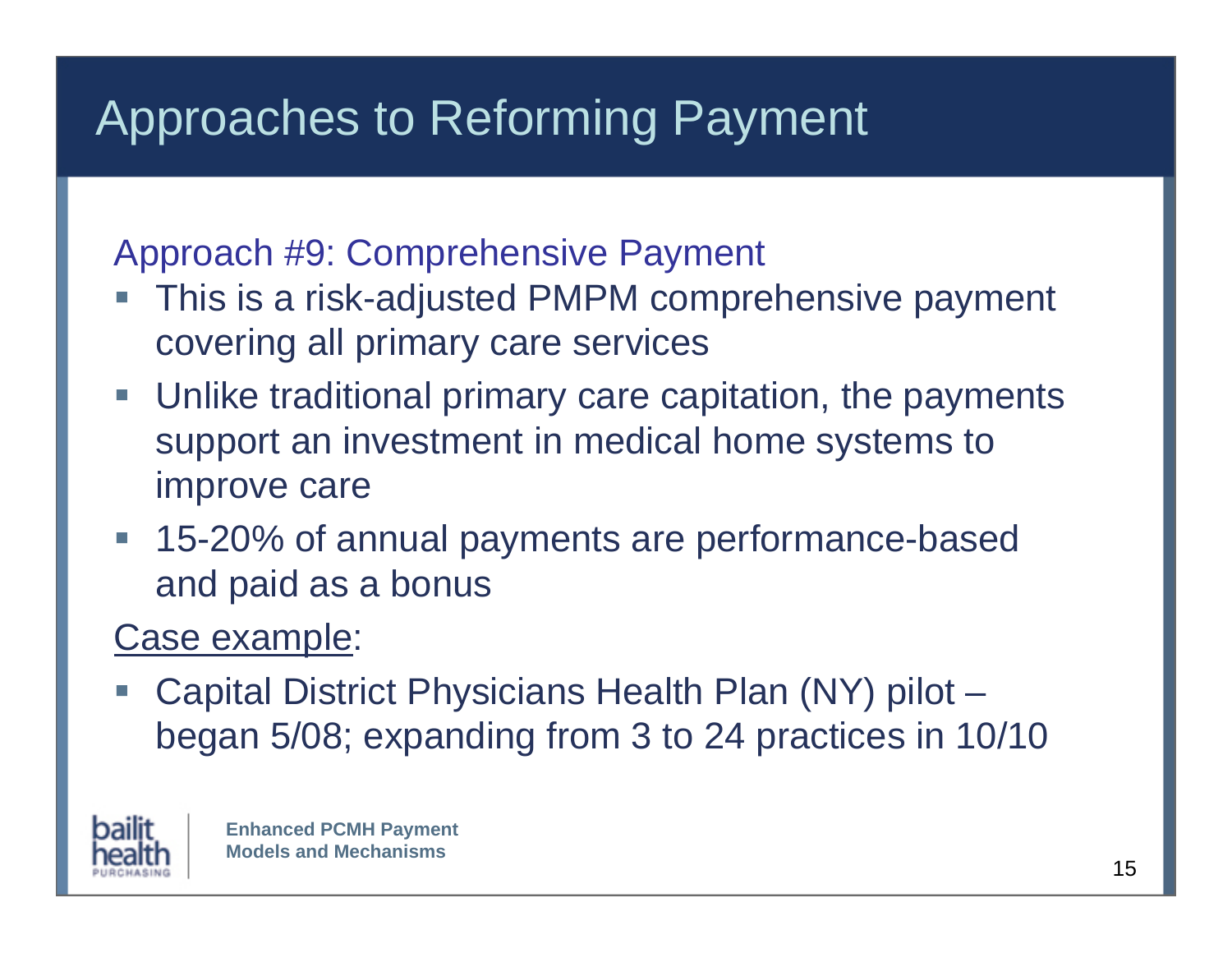#### Approach #10: Grants

- Г Provider sites receive a grant to support transformation to a PCMH.
- Can be accompanied with practice transformation support.

#### Case examples:

- l. Texas Medicaid: practices will submit grant proposals to the state in 2010 for child PCMH pilots
- **Harvard Pilgrim Health Care (MA): providing grants to** selected practice sites

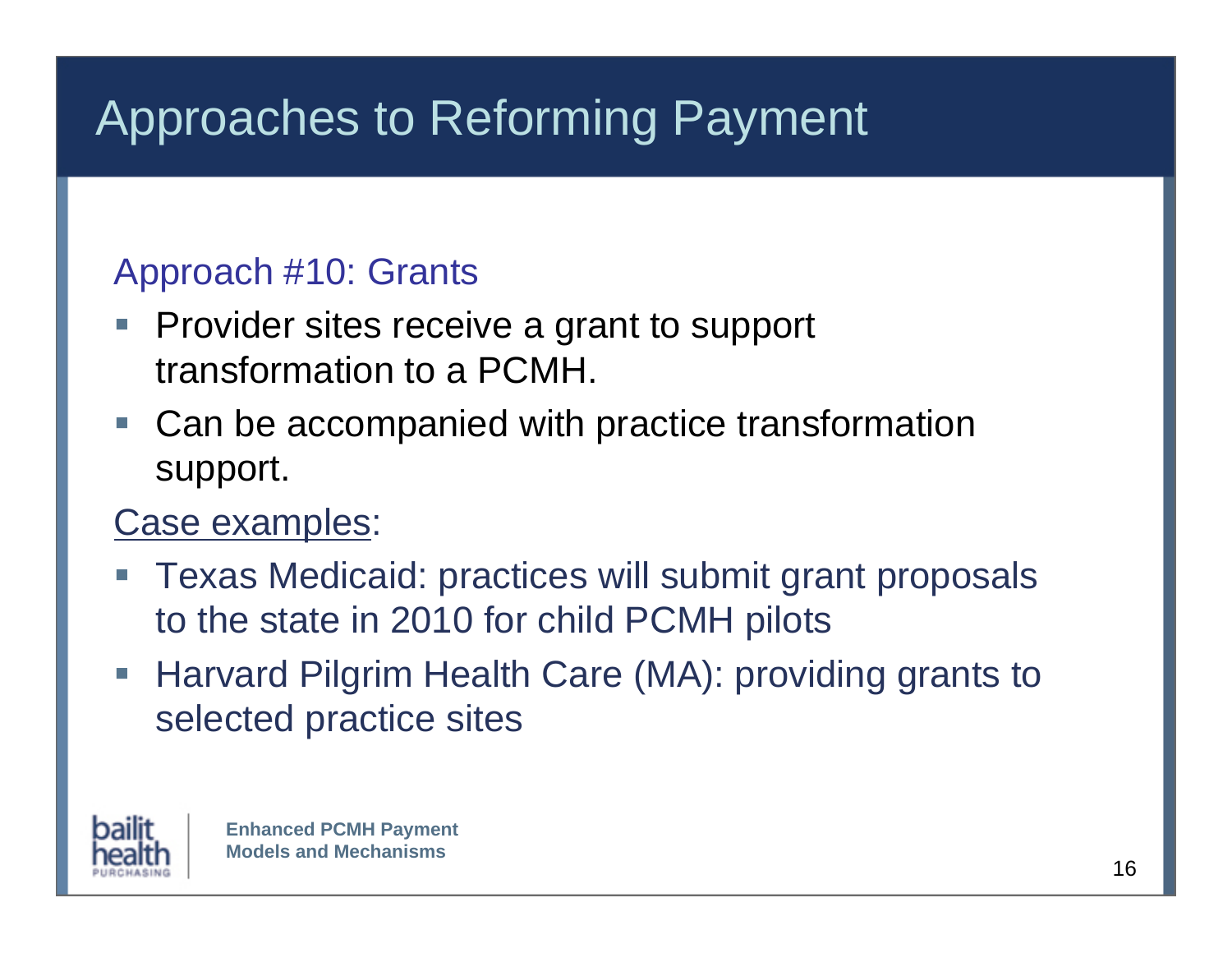### Approaches to Reforming Payment: In Summation

- Г Many different approaches – we don't know which work better or worse yet – but we are learning
- *Timing* of payment initiation is another key design consideration that should not be taken lightly
- **Payment models vary based on:** 
	- focus and objectives of individual PCMH initiatives
	- payer and provider preferences
	- administrative capabilities
	- other special concerns (e.g., billing back to ASO accounts)
- Payments should address PCMH requirements and related costs and should align with objectives for participating practice performance

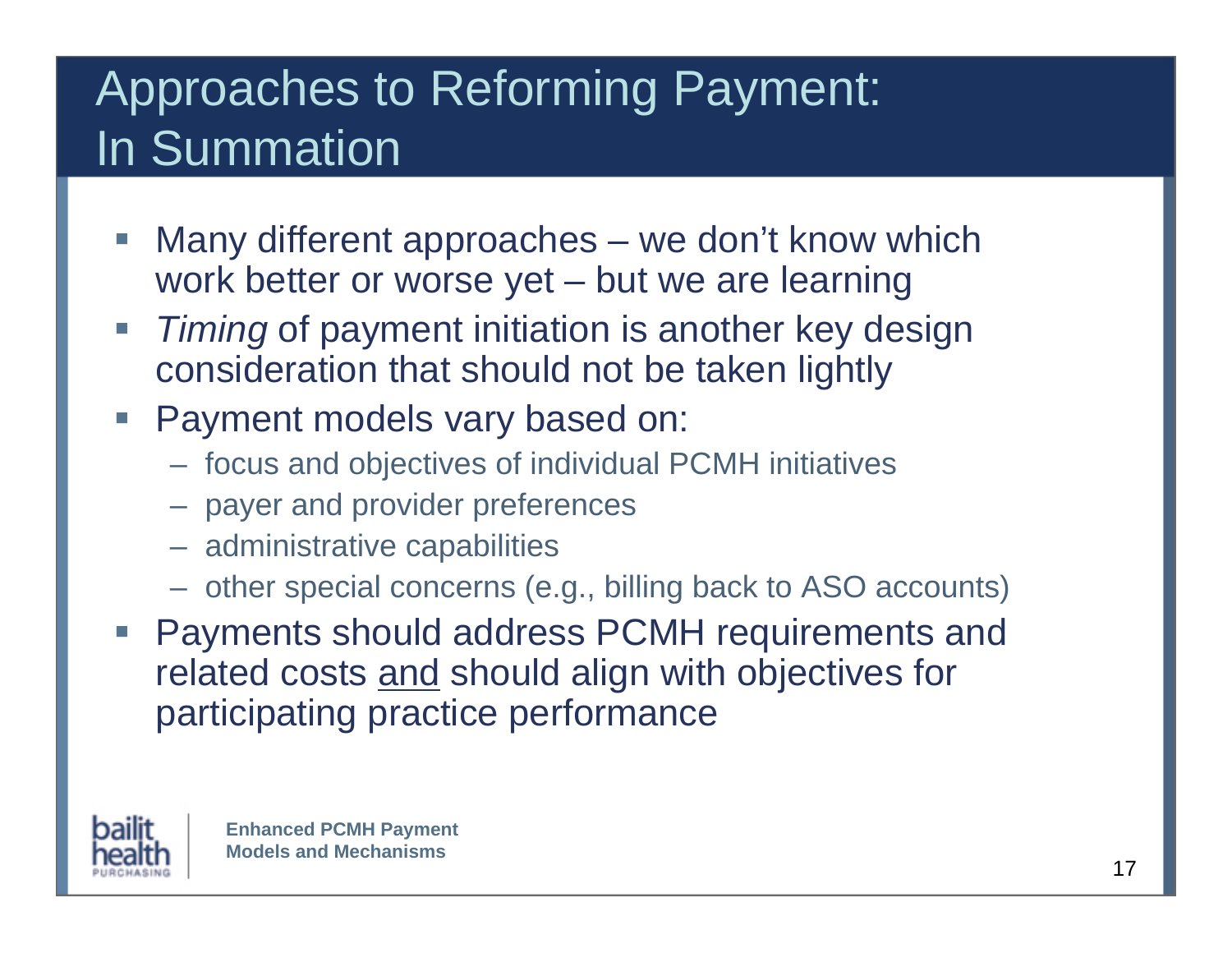### The value proposition for safety net PCMH transformation

#### So why do it?

- 1. Higher quality of care for patients
	- $\Box$  Chronic Care Model studies (over 100)
		- $\mathcal{L}_{\mathcal{A}}$  "interventions that contain one or more elements of the CCM improve clinical outcomes and processes for patients with chronic illness"
	- $\Box$  Results of early PCMH pilots
		- п Colorado Medicaid: 72% of children in the PCMH practices had well-child visits, compared with 27% of controls
		- $\mathcal{L}_{\mathcal{A}}$  North Carolina Medicaid: 93% of asthmatics received appropriate maintenance medications and diabetes quality measured improved by 15%

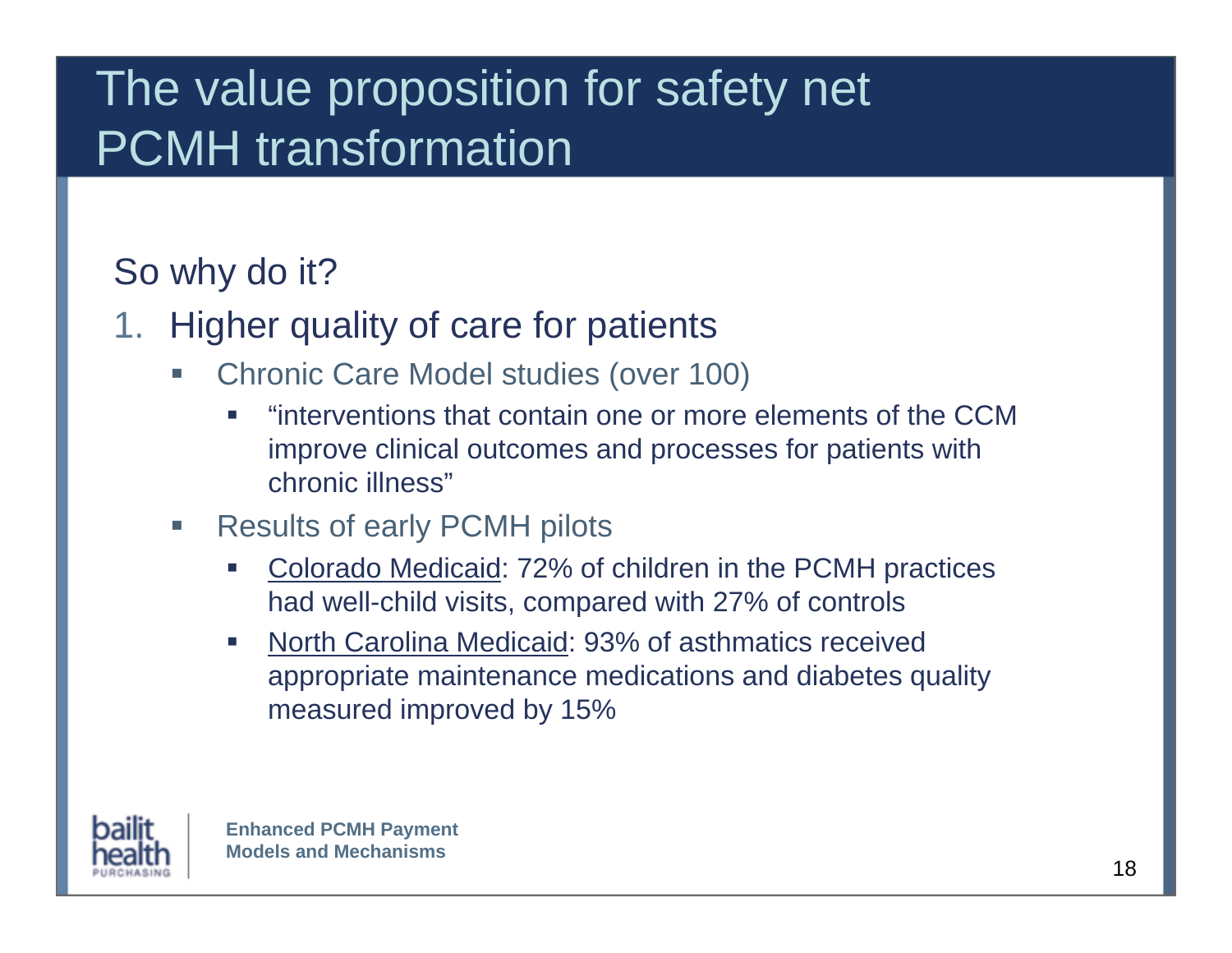### The value proposition for safety net PCMH transformation

- 2. Increased clinician work life satisfaction
	- $\Box$  Pennsylvania physician participating in the state's multi-payer medical home initiative:
		- "The experience has been validating, transformational, inspirational, humbling and amazingly gratifying. I feel liberated as a primary care doc."



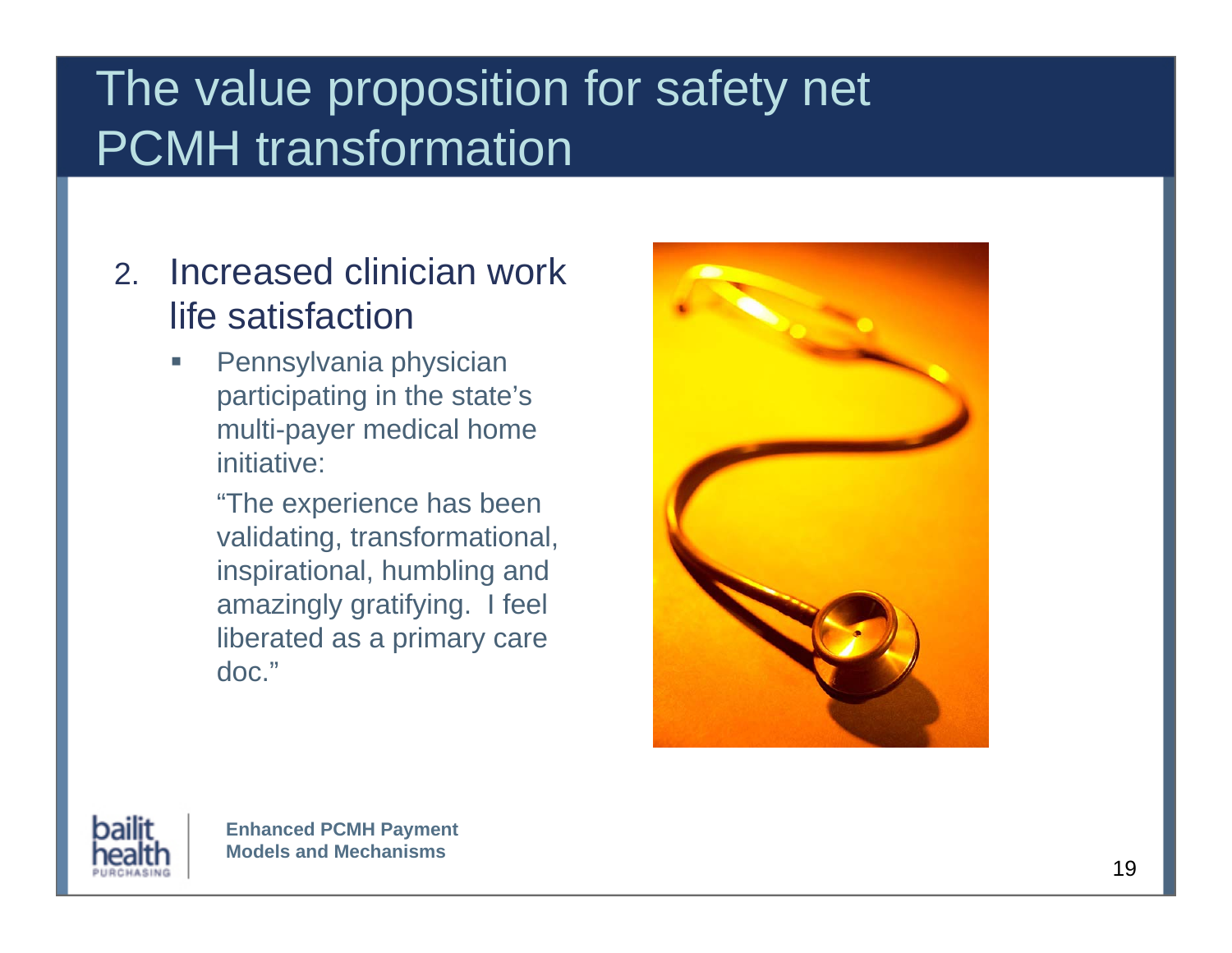### The value proposition for safety net PCMH transformation

3. Increased financial support for primary care

- $\Box$  Most current payment models pay between \$3PMPM and \$12PMPM, depending upon the patient population.
- $\overline{\phantom{a}}$  Additional payment is used for:
	- $\mathcal{L}_{\mathcal{A}}$  Adding non-physician members to the primary care team, including nurse clinical care managers, health educators, nutritionists, community health workers and data analysts.
	- $\mathcal{L}_{\mathcal{A}}$ Investing in space and equipment for new staff.
	- $\overline{\phantom{a}}$ Increasing clinician compensation.

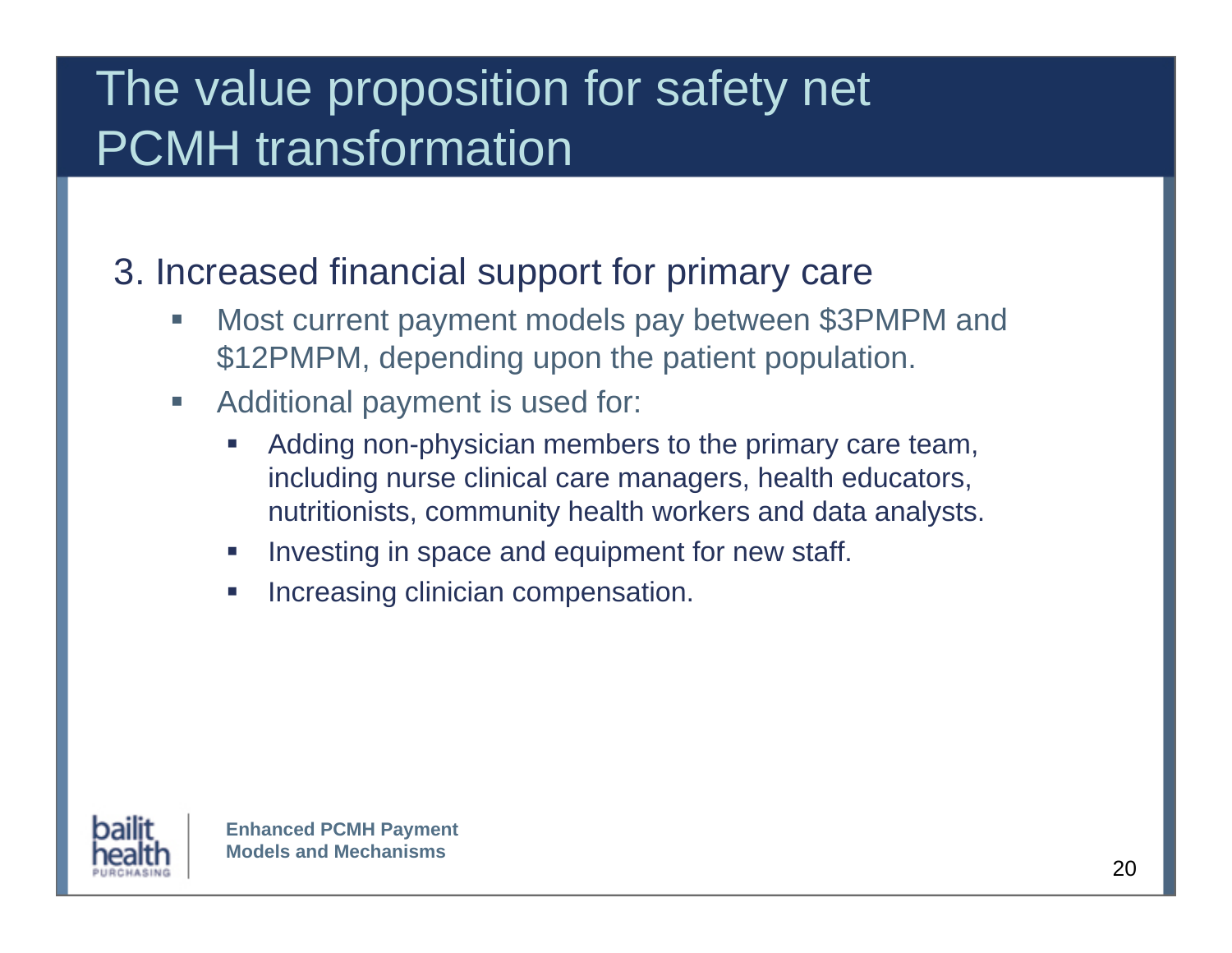### The value proposition for safety net PCMH transformation

- 4. Fee-for-service payment is going away and payment will be more performance-based
	- $\overline{\phantom{0}}$  Federal health reform will provide significant additional funding to CHCs. However, federal health reform will also put "booster rockets" on existing early efforts to move the delivery system towards ACOs and global payment.
	- $\overline{\phantom{a}}$  Primary care practices (including CHCs) are the bedrock of an ACO, but they have to operate as a PCMH in order to be successful.
	- $\Box$  Safety net providers need to excel as PCMHs to succeed in a new payment environment.